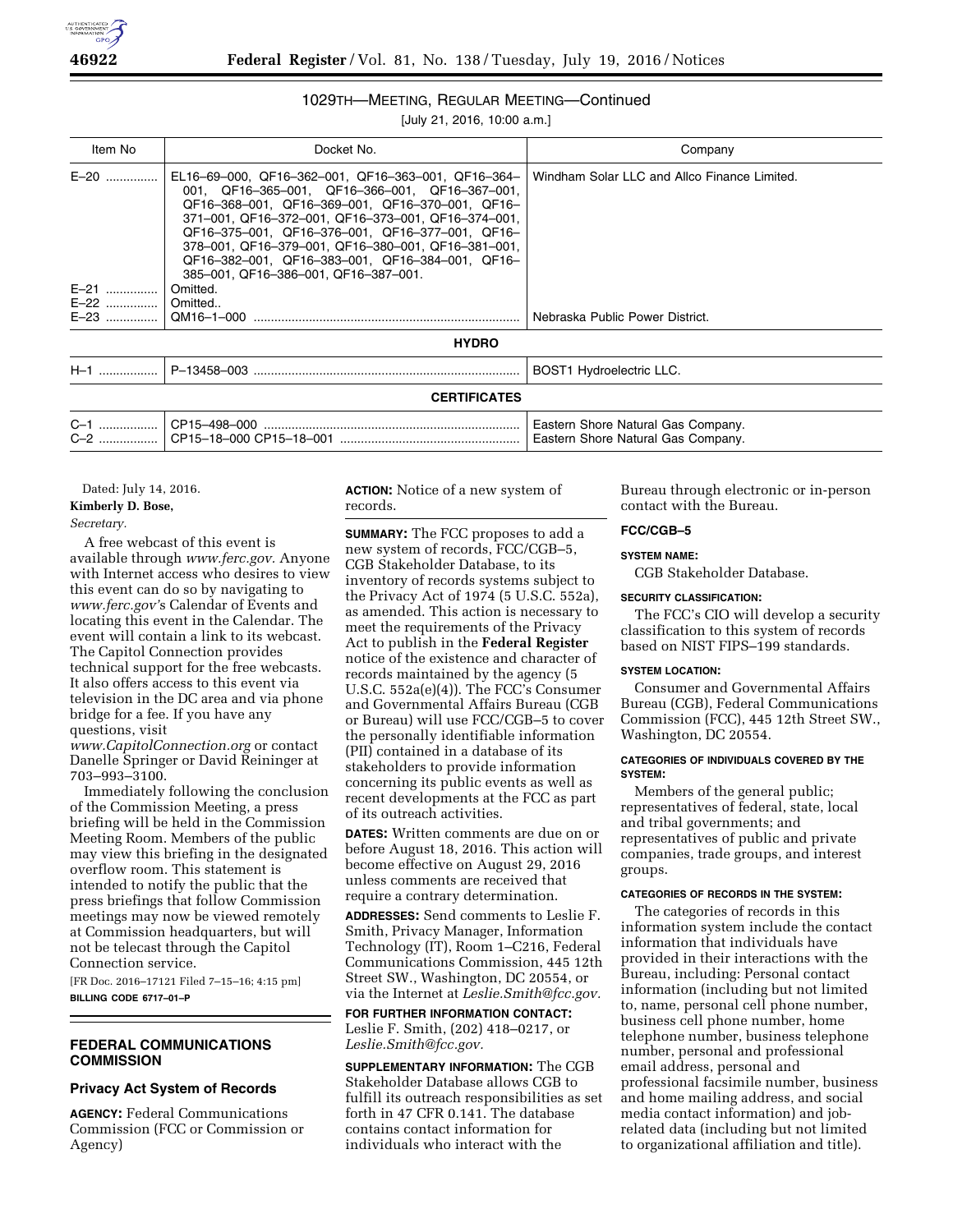**AUTHORITY FOR MAINTENANCE OF THE SYSTEM:** 

47 U.S.C. 151, 152, 155, 303; 47 CFR 0.141.

#### **PURPOSE(S):**

These records enable CGB personnel to contact interested parties concerning its public events, *e.g.,* workshops, conferences, and Webinars, etc., as well as recent developments at the FCC, and to share contact information of governmental, law enforcement, industry, advocacy groups, employment centers, faith-based organizations, libraries, policy organizations, media outlets, schools, seniors centers, veterans groups, national governmental associations or tribal intergovernmental organizations.

## **ROUTINE USES OF RECORDS MAINTAINED IN THE SYSTEM, INCLUDING CATEGORIES OF USERS AND THE PURPOSES OF SUCH USES:**

In addition to those disclosures generally permitted under 5 U.S.C. 552a(b) of the Privacy Act, all or a portion of the records or information contained in this system may be disclosed to authorized entities, as is determined to be relevant and necessary, outside the FCC as a routine use pursuant to 5 U.S.C. 552a(b)(3) as follows. In each of these cases, the FCC will determine whether disclosure of the records is compatible with the purpose(s) for which the records were collected.

1. Congressional Inquiries—To provide information to a congressional office from the record of an individual in response to an inquiry from that congressional office made at the request of that individual.

2. Contact Information Sharing—to share contact information for federal, state, local, or tribal governments; law enforcement; industry; advocacy groups; non-profit organizations; employment centers; faith-based organizations; libraries; policy organizations; media outlets; schools; seniors centers; veterans groups; national governmental associations; or tribal intergovernmental organizations with these entities, or members of the public, as part of CGB's outreach activities, but in no case will individual members of the public's contact information be provided to these entities without consent.

3. Government-wide Program Management and Oversight—To the National Archives and Records Administration for use in its records management inspections; to the Government Accountability Office (GAO) for oversight purposes; to the Department of Justice (DOJ) to obtain that department's advice regarding disclosure obligations under the

Freedom of Information Act (FOIA); or to the Office of Management and Budget to obtain that office's advice regarding obligations under the Privacy Act.

4. Adjudication and Litigation—To the Department of Justice (DOJ), or other administrative body before which the FCC is authorized to appear, when: (a) The FCC or any component thereof; (b) any employee of the FCC in his or her official capacity; (c) any employee of the FCC in his or her individual capacity where DOJ or the FCC has agreed to represent the employee; or (d) the United States is a party to litigation or has an interest in such litigation, and the use of such records by DOJ or the FCC is deemed by the FCC to be relevant and necessary to the litigation.

5. Law Enforcement and Investigation—To disclose pertinent information to the appropriate Federal, State, or local agency responsible for investigating, prosecuting, enforcing, or implementing a statute, rule, regulation, or order, where the FCC becomes aware of an indication of a violation or potential violation of civil or criminal law or regulation; and

6. Breach Notification—To appropriate agencies, entities, and persons when (1) the Commission suspects or has confirmed that the security or confidentiality of information in the system of records has been compromised; (2) the Commission has determined that as a result of the suspected or confirmed compromise there is a risk of harm to economic or property interests, identity theft or fraud, or harm to the security or integrity of this system or other systems or programs (whether maintained by the Commission or another agency or entity) that rely upon the compromised information; and (3) the disclosure made to such agencies, entities, and persons is reasonably necessary to assist in connection with the Commission's efforts to respond to the suspected or confirmed compromise and prevent, minimize, or remedy such harm.

#### **DISCLOSURE TO CONSUMER REPORTING AGENCIES:**

None.

#### **POLICIES AND PRACTICES FOR STORING, RETRIEVING, ACCESSING, RETAINING, AND DISPOSING OF RECORDS IN THE SYSTEM:**

#### **STORAGE:**

The information in this system includes electronic data entered into the CGB Stakeholder Database that is maintained in the FCC's computer network.

#### **RETRIEVABILITY:**

Information in the CGB Stakeholder Database can be retrieved from the

database by any element of an individual's contact information.

## **SAFEGUARDS:**

The electronic records are maintained in a database housed in the FCC computer network databases. The FCC's computer network is protected by the FCC's IT privacy safeguards, a comprehensive and dynamic set of IT safety and security protocols and features that are designed to meet all Federal IT privacy standards, including those required by the National Institute of Standard and Technology (NIST) and the Federal Information Security Management Act (FISMA). In addition, access to the information in the database is restricted to authorized CGB supervisors and staff and to authorized FCC Information Technology (IT) staff who maintain these computer databases. Other FCC employees and contractors may be granted access only on a ''needto-know'' basis.

Physical documents containing information to be added into the CGB Stakeholders Database, such as business cards and sign-in sheets, are disposed of once the information is incorporated into the CGB Stakeholder Database and the physical records are no longer need for another business purpose. Before destruction of physical records, they are stored in CGB staff offices which are locked at the end of the business day.

## **RETENTION AND DISPOSAL:**

The CGB Stakeholder Database will be retained by the FCC until a records schedule has been approved by NARA. Upon approval of a records schedule by NARA, the CGB Stakeholder Database will be retained and disposed of pursuant to that records schedule.

#### **SYSTEMS MANAGER(S) AND ADDRESS: CONSUMER AND GOVERNMENTAL AFFAIRS BUREAU (CGB), FEDERAL COMMUNICATIONS COMMISSION (FCC), 445 12TH STREET SW WASHINGTON, DC 20554.**

## **NOTIFICATION PROCEDURE:**

Individuals wishing to determine whether this system of records contains information about them may do so by writing to Leslie F. Smith, Privacy Manager, Information Technology (IT), Federal Communications Commission (FCC), 445 12th Street SW., Washington, DC 20554, or email *Leslie.Smith@ fcc.gov.* Individuals must furnish reasonable identification by showing any two of the following: Social security card; driver's license; employee identification card; Medicare card; birth certificate; bank credit card; or other positive means of identification, or by signing an identity statement stipulating that knowingly or willfully seeking or obtaining access to records about